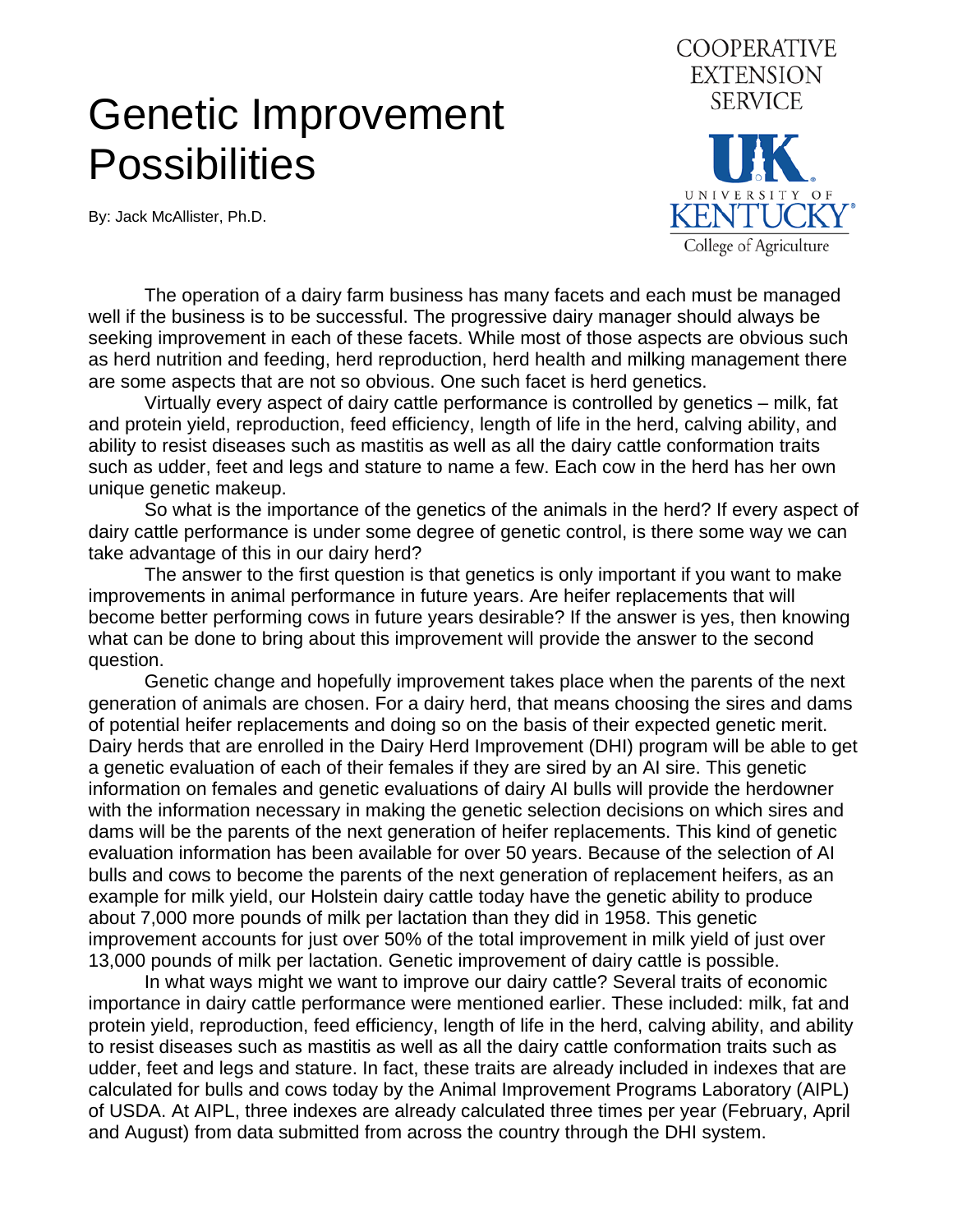The three indexes for lifetime profit are Net Merit \$ (NM\$), Cheese Merit \$ (CM\$) and Fluid Merit and (FM\$). The economic weights for the traits in these indexes and their relative values are given in Table 1.

| Table 1. Traits in lifetime profit indexes, their economic value per predicted transmitting |
|---------------------------------------------------------------------------------------------|
| ability unit (PTA) and their relative value in each index.                                  |

| <b>Traits</b>              | <b>Units</b>     | <b>Standard</b><br><b>Deviation</b><br>(SD) | Value (\$/PTA Unit) |              |                  | <b>Relative Value (%)</b> |       |                |
|----------------------------|------------------|---------------------------------------------|---------------------|--------------|------------------|---------------------------|-------|----------------|
|                            |                  |                                             | NM\$                | CM\$         | FM\$             | NM\$                      | CM\$  | FM\$           |
| <b>Protein</b>             | <b>Pounds</b>    | 19                                          | 3.41                | 7.52         | $\boldsymbol{0}$ | 16                        | 25    | 0              |
| Fat                        | <b>Pounds</b>    | 27                                          | 2.89                | 2.89         | 2.89             | 19                        | 13    | 20             |
| <b>Milk</b>                | <b>Pounds</b>    | 723                                         | 0.001               | $-0.119$     | 0.107            | $\mathbf 0$               | $-15$ | 19             |
| <b>PL</b>                  | <b>Months</b>    | 2.5                                         | 35                  | 35           | 35               | 22                        | 15    | 22             |
| <b>SCS</b>                 | Log              | 0.23                                        | $-182$              | $-235$       | $-91$            | $-10$                     | $-9$  | $-5$           |
| <b>Udder</b>               | <b>Composite</b> | 0.90                                        | 32                  | 32           | 32               | $\overline{7}$            | 5     | $\overline{7}$ |
| Feet/<br><b>Legs</b>       | <b>Composite</b> | 1.03                                        | 15                  | 15           | 15               | 4                         | 3     | 4              |
| <b>Body</b><br><b>Size</b> | <b>Composite</b> | 1.03                                        | $-23$               | $-23$        | $-23$            | $-6$                      | $-4$  | -6             |
| <b>DPR</b>                 | <b>Percent</b>   | 1.70                                        | 27                  | 27           | 27               | 11                        | 8     | 12             |
| CA\$                       | <b>Dollars</b>   | 20                                          | 1                   | $\mathbf{1}$ | $\mathbf 1$      | 5                         | 3     | 5              |

PL= Productive Life, SCS= Somatic cell score, DPR= Daughter Pregnancy rate and CA\$= Calving Ability \$